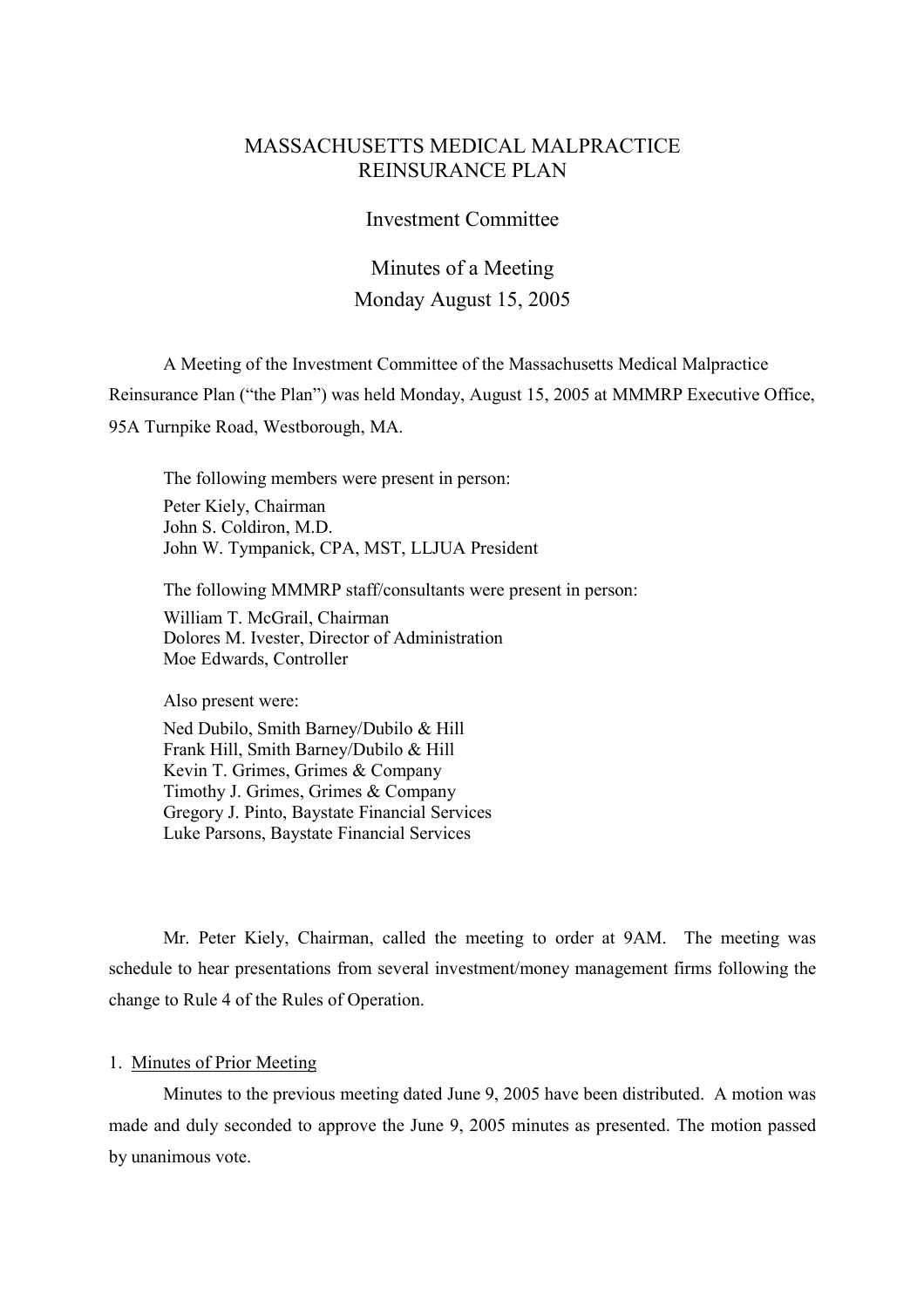### 2. Smith Barney/Dubilo & Hill

The firm was represented by Mr. Ned Dublio and Mr. Frank Hill and they were invited to enter the meeting. An agenda sheet and one bound booklet were distributed to meeting attendees. Mr. Dubilo and Mr. Hill each introduced themselves and reviewed their professional and personal backgrounds. In addition, Mr. Dubilo reviewed the background of the four junior team members of the group. It was noted that Dubilo & Hill currently manage \$700M of assets for current clients. Further topics of the presentation included Developing an Investment Policy Statement, Asset Allocation Decisions, Investment Manager Evaluations and Selections, and Performance Review of Investment Managers which were included in the bound handout. Extensive research and analysis is continually performed on over 1,000 Investment Managers producing both qualitative and quantitative reports. It was noted that Dubilo  $\&$  Hill have been consulting with the LLJUA for 18 years. No specific fee schedule was included in the presentation, but Dubilo & Hill discussed that fees are made up of the following: custody, accounting, money management, transactions/commissions and consulting. Discussion continued on fees and Dubilo & Hill estimated the overall fee for MMMRP would be 65 weighted basis points. It was also noted that Mr. McGrail and Mr. Tympanick researched custodian options and have come up with a possible Sunguard / Wachovia option for MMMRP. The session ended with  $Q \& A$  including topics of in-house vs. independent research; emerging markets; asset classes; and 10 year bond return.

At this time, Chairman Kiely thanked Mr. Dubilo and Mr. Hill and both gentlemen exited the meeting. Handouts from this presentation are attached to these minutes.

3. The meeting recessed for a ten-minute break.

#### 4. Grimes & Company, Inc

The firm was represented by Mr. Kevin Grimes and Mr. Timothy Grimes and they were invited to enter the meeting at this time. A handout packet and bound booklet were distributed to meeting attendees. Mr. Timothy Grimes began the presentation by stating that the company is an independent investment management firm representing individual and institutional investors. The firm currently manages \$500M of client assets. Mr. Grimes further indicated that the firm can partner with any custodial agent. The firm performs its own research and analysis and produces various financial models. The company has been recognized as one of the top independent investment management firms by Bloomberg Magazine for the past three years. The firm utilizes the clearing arm of Fidelity Institution to transact its business. Mr. Kevin Grimes presented the following topics: Fixed Income Process; Short and Long term bond yields;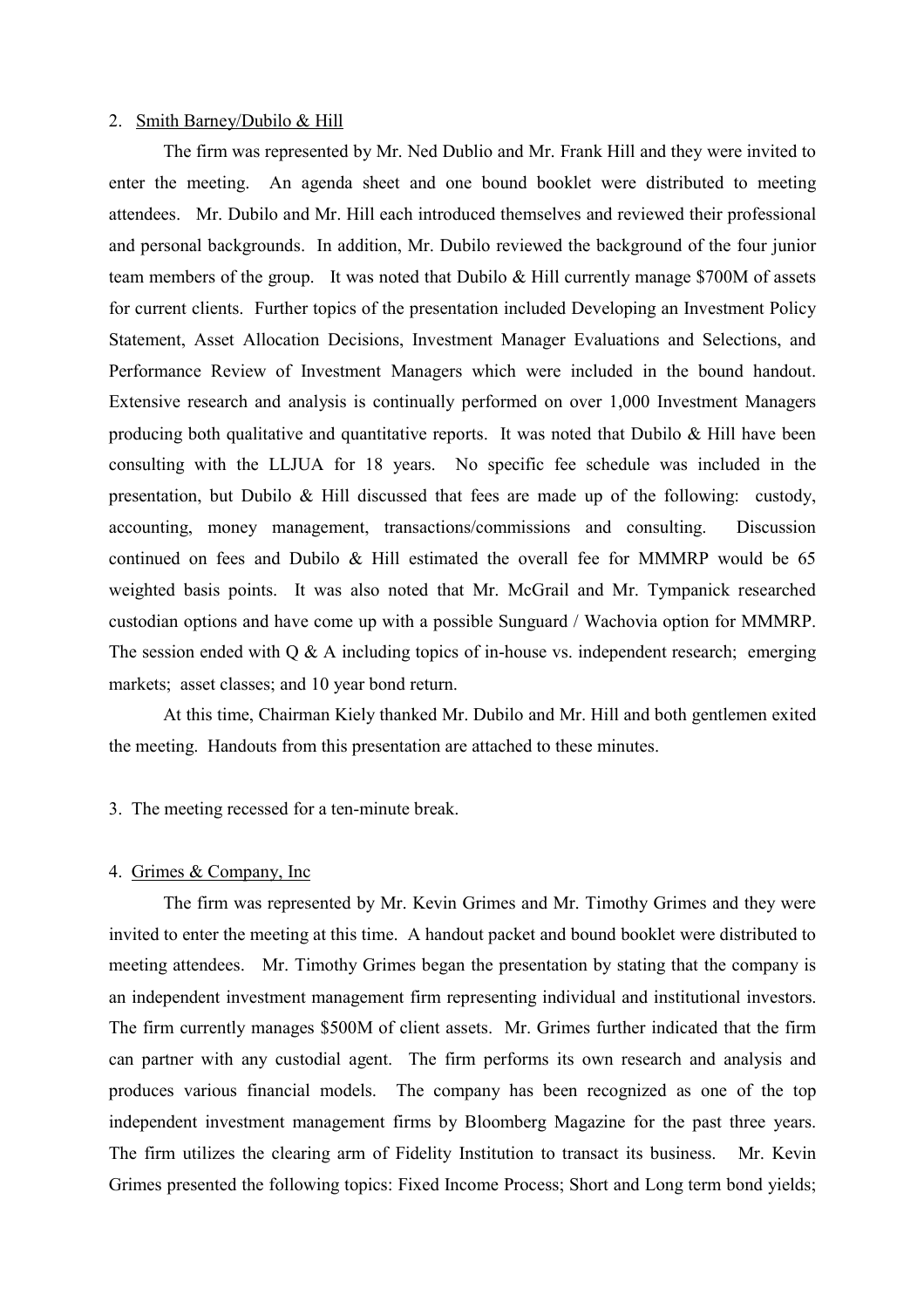Efficient Frontier graph (risk vs. duration); S&P 500 Fair Value and Stock Selection using quantitative models and qualitative analysis which were all include in the bound booklet. Fees for MMMRP would total approximately 36 basis points. Mr. Kevin Grimes and Mr. Timothy Grimes along with 2 additional team members would manage MMMRP's portfolio.

At this time, Chairman Kiely thanked Mr. Timothy Grimes and Mr. Kevin Grimes and both gentlemen exited the meeting. Handouts from this presentation are attached to these minutes.

## 5. Baystate Financial Services

The firm was represented by Mr. Gregory Pinto and his assistant, Mr. Luke Parsons. They were invited to enter the meeting at this time. Two bound booklets were distributed to meeting attendees. Mr. Pinto began with an overview of the company including the fact that the firm has over \$4B in assets under advisement including 3400 private clients. The company offers a full array of investment services including Investment Policy development, Asset Allocation and Management, Performance Analysis and Regulatory Reporting including consolidated Schedule D reports. Following description of each of the areas of service, Mr. Pinto's presentation included an overview of the Plan's investment objectives and a recommended Asset Allocation Schedule. Historical Performance charts were included for the recommended allocation. Fees were discussed and based on the recommended allocation, the Plan's all inclusive fee is estimated at 54 basis points. Consolidated Schedule D reports could be provided for an additional fee of approximately 3 basis points. Mr. Pinto included handouts for Sage Advisory Services and a Statement of Financial Condition for First Clearing, LLC (of Wachovia Securities).

At this time, Chairman Kiely thanked Mr. Pinto and his assistant and both gentlemen exited the meeting. Handouts from this presentation are attached to these minutes

- 6. The meeting recessed for lunch at 12:40pm.
- 7. Following lunch, the meeting resumed at 2pm. The committee discussed the pros and cons of each firm and concluded that Dubilo & Hill would provide the highest overall value for an advisor to generate the best risk adjusted total return portfolio. The committee will ask Dubilo & Hill to return on Monday August  $29<sup>th</sup>$  to further discuss specific details for MMMRP asset allocations and processes.